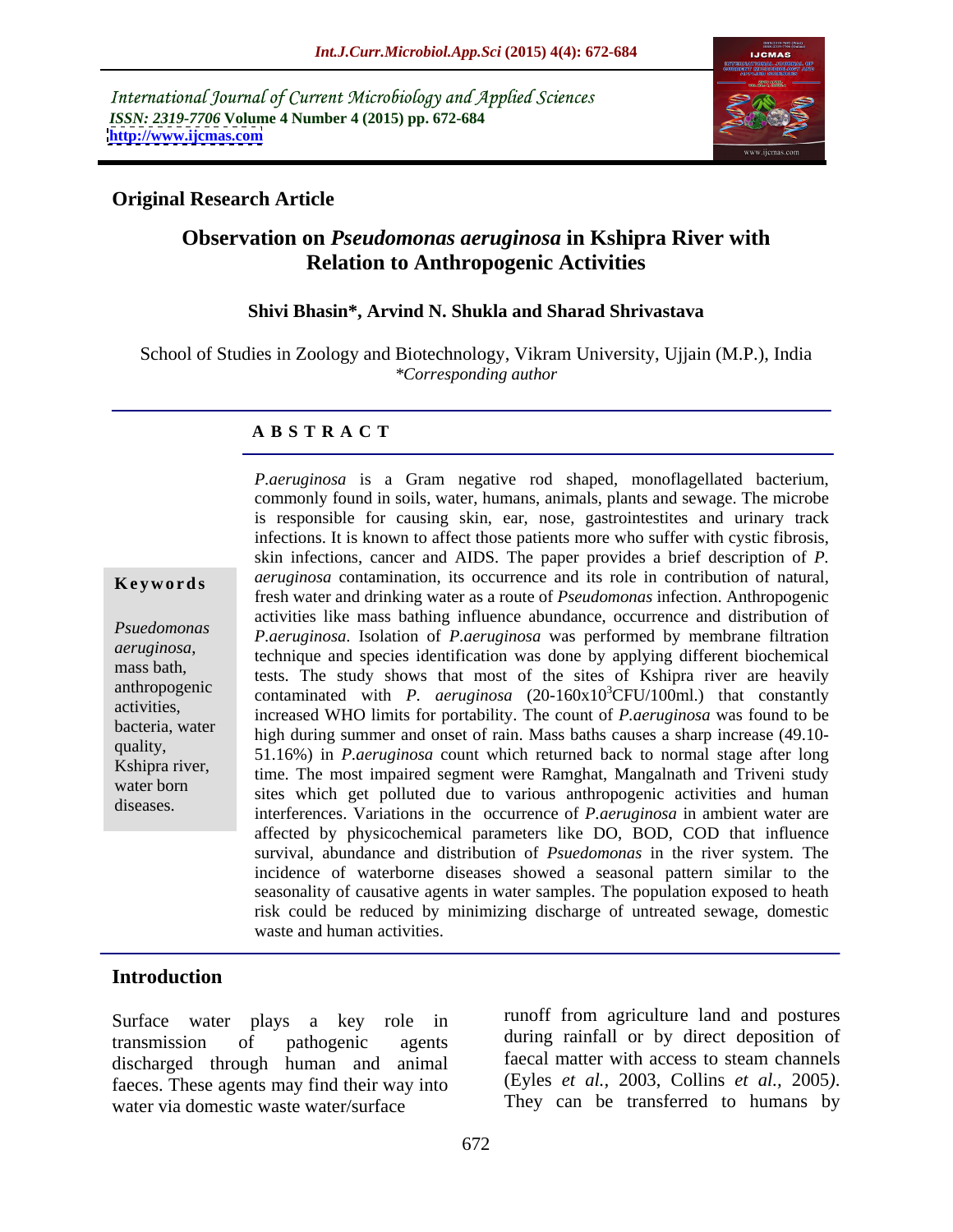(Davies-Colley *et al.,* 2004)*.*Thus, quality investigation of water is required frequently pollution on river ecosystem and population. to know the status of water body in terms of microbial pollution. **Materials and Methods**

One of the important microbe for assessment Study area of water quality is *Pseudomonas* which is a genus of heterogeneous and ecologically River Kshipra originates from a hill of important group of bacteria including Gram negative, motile, aerobic rods and wide village lying 12 km south-east of Indore city spread in nature. They are abundantly found (M.P.). It flows approximately between in natural habitat like soil, fresh and marine latitude 22°49' and 23°50'N, longitude of water *(Franzetti and Scarpellini et al., 2007).*  $75^{\circ}45'$  and 75°35'. River flows across *P. aeruginosa* is a gram- negative, rod Malwa plateau to join river Chambal which shaped, asporogenous and monoflagellated later joins Gangetic system. In the present bacterium which has incredible nutritional study, five study sites with high versatility. It is about  $1-2\mu m$  long and 0.5- anthropogenic activities were selected on the 1.0 wide. *P. aeruginosa* is an obligate respirer and is a ubiquitous microorganism village, Tr<br>which is found in environment with soil. Mahidpur. which is found in environment with soil. water, human, animal, plants, sewage and at hospitals *(*Laderberg *et al.,* 2000*). P. aeruginosa* is catalase, oxidase, arginine dihydrolase, urease and gelatine positive Sampling was carried out monthly from whereas it is found to be indole, November 2013 to October 2014 for phenyleactate and cystine arylamidase negative. The pathogen grows best at temperature between 37-42 ºC. It is a potent agent of infection and is one of the most frequently identified pathogen associated base laboratory within 24 hours. Every with waterborne outbreaks of dermatitis month qualitative and quantitative analysis

The main objective of this study was to evaluate the occurrence and distribution of **Isolation and Identification of P.** *P. aeruginosa* in Kshipra river and its health impact on the population residing near to the river. The effect of physicochemical Isolation of *P. aeruginosa* was performed by parameters and anthropogenic activities like mass bathing on abundance and distribution of *P. aeruginosa* was studied. Such a study is important as it shall provide a framework

various roots like recreation, irrigation of for practical measures to guide local crops, vegetables and drinking water authorities for river water management, of water needs evaluation to generate base banks of the river and would enlighten them line data for welfare of society. Microbial to mitigate and control the impact of control of anthropogenic activities on the

## **Study area**

Vindhya range, one mile south of Kshipra study, five study sites with high banks of river Kshipra, they include Kshipra village, Triveni, Ramghat, Mangalnath and Mahidpur.

# **Water sampling**

(Tripathy et al., 2006). of *P. aeruginosa* was performed at the base Sampling was carried out monthly from isolation of microorganisms*.* Bacterial samples were collected aseptically using 500 ml. sterile bottles and were kept in ice bucket, they were then transported to the laboratory.

### **Isolation and Identification of** *P. aeruginosa*

membrane filtration technique (APHA, 2005). After filtration, the membrane was dried and was cultured on P.A. agar at 30ºC for 24 hrs. Positive cultures were then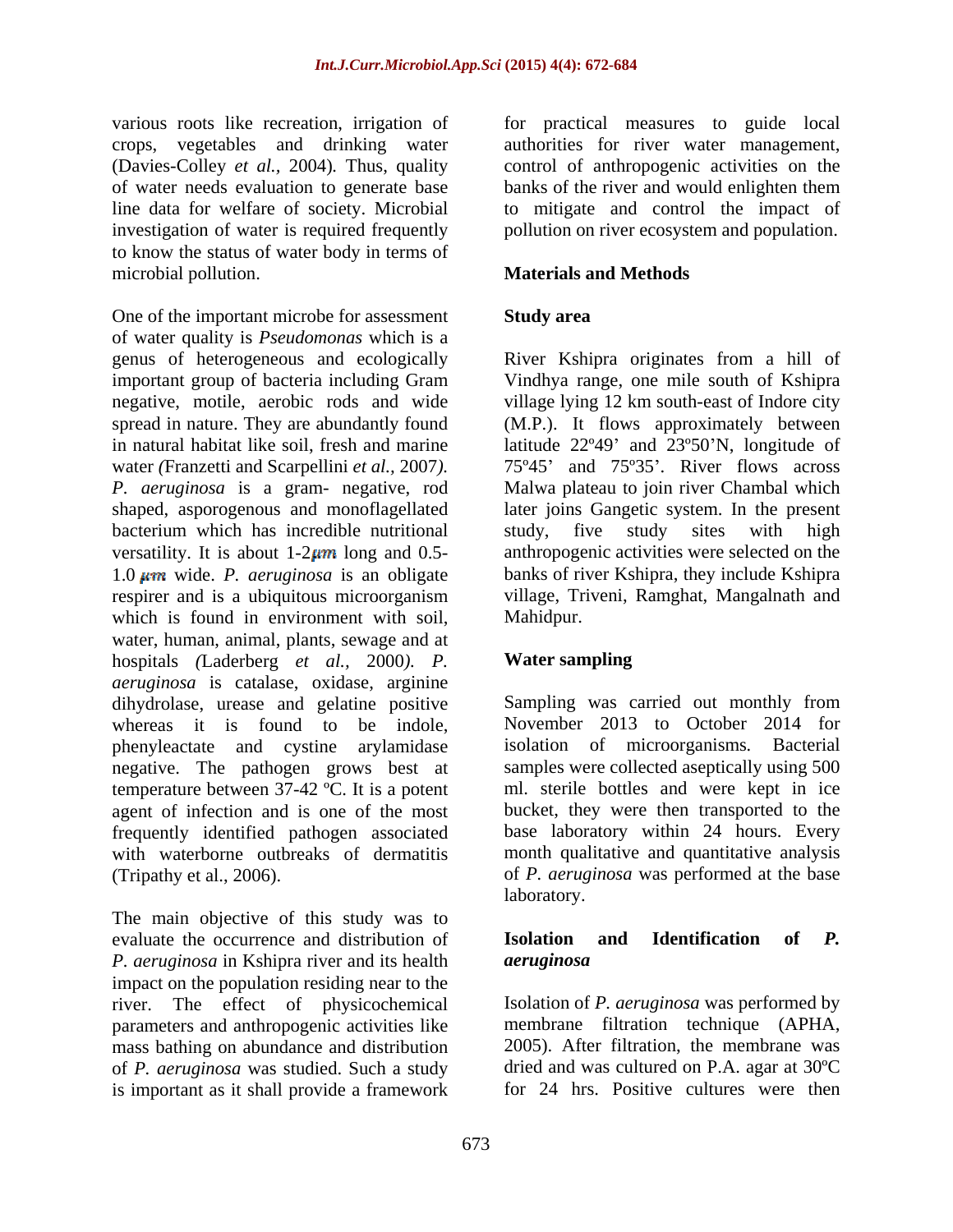incubated on nutrient agar for isolation and *aeruginosa* count ranging from  $21 - 40 \times 10^3$ identification of single colony. Species were CFU/100 ml. in Kshipra village, 24 84 confirmed by applying different biochemical  $x10^3$  CFU/100 ml. at Triveni, 28–108 x 10<sup>3</sup> tests like colony characters, including<br>pigment production which were determined pigment production which were determined CFU/100 ml. at Mangalnath and 20–50 x on Pseudomonas agar. All strains were identified according to Bergy Manual of respectively. The distribution trends of *P.*  Systemic Bacteriology *(Palleroni, 1984)*, *aeruginosa* at different study sites was<br>Gram staining, cytochrome, oxidase, maximum at Ramghat (27.10%), followed catalase production and growth on by Mangalnath (24.24%), Triveni (20.21%), Maconkey agar at 37ºC. Isolated strains Mahidpur (15.30%) and Kshipra village were biochemically identified by (13.09%). conventional test followed by use of API 20 NE identification system. **Temporal variation in** *P. aeruginosa*

### **Analysis of physicochemical parameters**

using standard methods given in APHA

Data on water born diseases was obtained by survey from major hospitals of Ujjain and Dewas city. A structural interview involving

### **Spatial distribution of** *P.aeruginosa* **in river Kshipra**

The microbiological survey was carried out **Mass Baths** on Kshipra river. The result revealed the

3 CFU/100 ml. at Ramghat,  $29 - 90 \times 10^3$ 3  $10<sup>3</sup>$  CFU/100 ml. at Mahidpur study site *aeruginosa* at different study sites was maximum at Ramghat (27.10%), followed (13.09% ).

# **count**

Sampling and analysis of various *Psuedomonas* varied in different months physicochemical parameters were done by throughout the year. In Kshipra village study (2005). ml. was observed in December whereas **Water borne diseases** was observed in the month of June. At 500 households randomly selected from all Remarked increase in colonies at Ramghat the four quarters in the city of Ujjain and were recorded which were  $30 \times 10^3$ Dewas. Respondents were required to CFU/100 ml in December and January, and furnish information on their sources of water  $\frac{108 \times 10^3 \text{ CFU}}{100 \text{ ml}}$  was for domestic use and the occurrence of water recorded in the month of May. At born diseases in their respective families. Mangalnath study site  $28 \times 10^3$  CFU/100 ml **Results and Discussion** December and 90 x10<sup>3</sup> CFU/100 ml. were In Kshipra river the overall count of site minimum count of  $22 \times 10^3$  CFU/100  $3$  CFU/100 maximum count of 40 x  $10^3$  CFU/100 ml.  $3$  CFU/100 ml. Triveni study site  $24 \times 10^3$  CFU/100 ml were reported in the month of February and maximum count of 84 x  $10^3$  CFU/100 ml 3 CFU/100 ml were noticed in the month of June. 3  $3$  CFU/100 ml was  $3$  CFU/100 ml count were observed in the month of  $3$  CFU/100 ml. were found during the month of June and from  $20-50 \times 10^{3}$ CFU/100 ml.(Fig.2).

### **Increased** *Psuedomonas* **count during Mass Baths**

presence of *Psuedomonas aeruginosa* in all Various anthropogenic activities like mass collected water samples, (100% occurrence) higher than the level prescribed by WHO *Psuedomonas*. In the present study a higher that is<1 recommended for portable water. count of *P. aeruginosa* was observed during The evaluated samples contained *P*. and immediately after mass bath indicating bath tend to increase the count of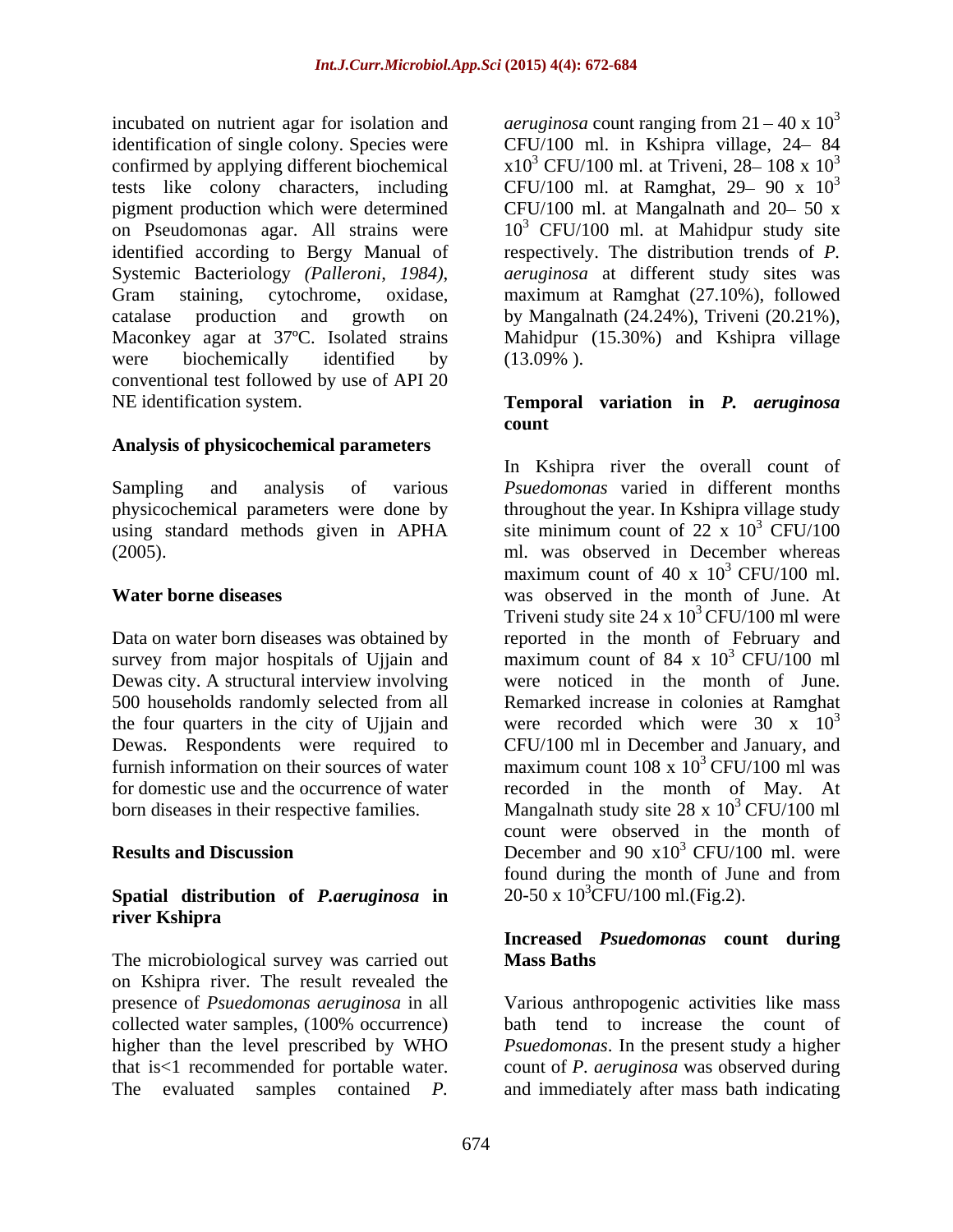the increased load of pollution due to performance of worship rituals in the rivers. water for drinking, bathing and other During mass bath in March 66 x  $10^3$ CFU/100 ml. colonies were reported before<br>dip which increased up to  $129 \times 10^3$ dip which increased up to 129 x  $10^3$  Total coliform and heterotrophic bacteria are July,  $54 \times 10^3$  CFU/100ml. colonies were<br>observed before dip which increased up to CFU/100ml were recorded before dip which Higher count of P. aeruginosa indicate

# **parameters and** *P. aeruginosa* **count** by inhabitants lead to various

*P. aeruginosa* shows positive correlation with BOD, COD, turbidity, air temperature, water temperature, calcium, chloride and **Spatial distribution of** *P.aeruginosa* **in** hardness. However, a negative correlation **Kshipra river system** with dissolved oxygen and transparency was

gastrointestinitis and urinary tract infections. residing near to the river area during the affects immunocompromised patients

domestic use people living near to the river use the river domestic use.

CFU/100 ml. during and after dip showing used to evaluate hygienic status of a water an increase of 51.16%. During mass bath in body and presence of any coliform group in <sup>3</sup> CFU/100ml. colonies were water indicates contact with sewage observed before dip which increased up to *(*Markosova and Jezek*, 1994).* Similarly, *P.*  107x10<sup>3</sup> CFU/100ml. registering an increase *aeruginosa* is also regarded as an organism of 50.46%. In November mass bath 29 x  $10^3$  of faecal origin (Wheater *et al., 1979)*. were found to increase up to  $63 \times 10^3$  faecal pollution of a water body and certify CFU/100ml an increase by 49.15% after mass bath. These increased values recovered industrial effluents and agricultural runoff to normal stage after longer period. has entered in the water body. Fruits and **Correlation between physicochemical** contaminated water and products consumed offaecal origin *(*Wheater *et al.,1979)*. Higher count of *P. aeruginosa* indicate the fact that untreated waste, sewage, vegetables washed or irrigated by these by inhabitants lead to various gasterointestinal, skin and urinary tract infections in consumer.

# **Kshipra river system**

observed. Like *P.aeruginosa* count higher In the present study 100 % occurrence of *P.*  values of BOD, and COD were observed in *aeruginosa* was detected from collected summer which were accompanies by lower water samples. The study site wise spatial DO values (Table 2). distribution of *P.aeruginosa* shows higher **Incidence of water born diseases**  Triveni, Mahidpur and Kshipra village study Household interview is conducted in Ujjain these spatial distribution is in accordance and Dewas city showed that in most of the with anthropogenic activities and pollution households, inhabitants residing nearby river status on these study sites. *P.aeruginosa* is constantly suffered from skin diseases, observed by different researchers in various About 27-31% cases of urinary tract (2010) isolated *P. aeruginosa* from Ganga infections and approximately 17-21% cases river, India. Warghane et al., (2011) reported of skin infections and 15-20 % cases of *P. aeruginosa* from Godavari river, India gasterointestrites were reported from people and pointed out the fact that the pathogens study period. However, the rate of quickly. Bilgrami et al., (1986) noticed *P.*  incidences increased during summer and *aeruginosa* in Ganga river and stated that early monsoon season when occurrence of the main source of contamination of most of *P.aeruginosa* was higher. More than 60% count in Ramghat followed by Mangalnath, sites respectively (Fig.1). The pattern of water bodies around the world. Janamet al., affects immunocompromised patients the sites was sewage discharge,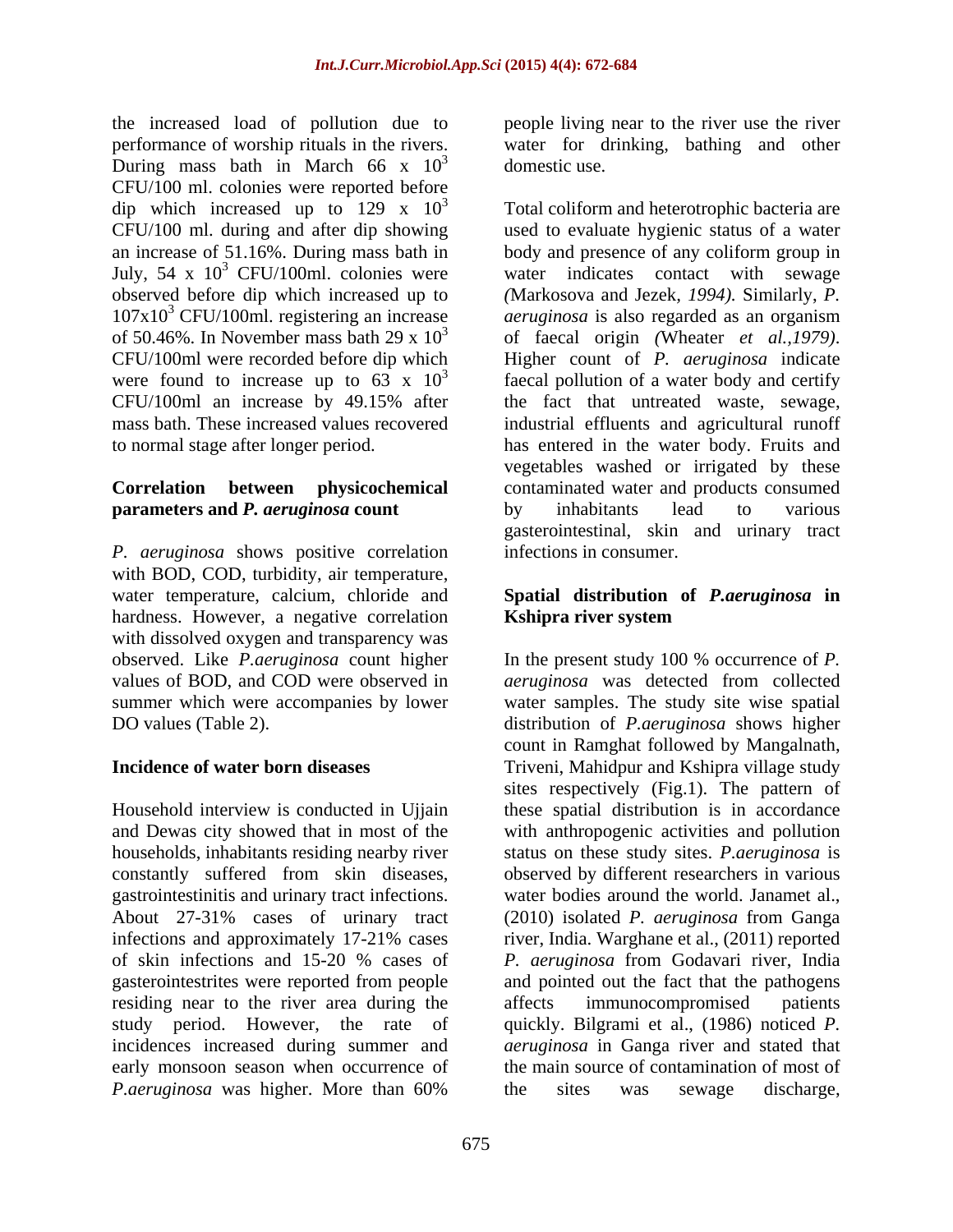decomposition of plant material, cattle washing and performance of worship rituals Miyazaki city, Japan. Aoi *et al., (2000)* by bathers. Kumbar *et al., (2014)* observed *P. aeruginosa* within a range of  $10^2$ -10<sup>5</sup> river, Japan. Florez *et al.,* (2006) isolated *P.* CFU/100ml in Lohagaon lake and Lakundi *aeruginosa* from water samples of rivers in lake, Bijapur district, Karnataka. He also reported the effect of *P. aeruginosa* on the presence of 76.5% of *P. aeruginosa* in health of bathers (Hallet al., 2011). He spa baths of England. Neiwolak and Opeka pointed out that *P. aeruginosa* may alter the *et al., (2000)* isolated *P. aeruginosa* from 0 taste, colour and turbidity of water. Bhawsar and Singh *et al., (2014)* isolated *P. aeruginosa* from Kosi Dam, Betul district, contamination *(*Bahkrowf *et al., 1988* and India and identified its role in breaking Devecente *1986).* Their high count was aromatic hydrocarbons and making found and it was attributed to high rhamnolipids, quinolones, hydrogen recreational activities which were high in cyanides, phenazines and lectins. *P. aeruginosa* was found to produce two  $pigenents - pyoverdin and pyocyanin. They$ also isolated a strain *Rsan-ver* of *P. aeruginosa* which they found to be useful Ganga, Yamuna and Devprayag. *Nasreen et* different lakes, ponds and rivers of Dhaka various fresh water bodies of Bangladesh much higher than 45.54% which was reported in India *(*Sivaraj *et al., (*2011). Z. Sabae and A. Rabeh *et al.*, (2007) reported summer due to increased nutrient river Nile, Egypt. They reported that count of *P. aeruginosa* showed significant increase *(2013)* reported 2-46 CFU/100ml of *P.* 

*aeruginosa* in Kyotake and Yae rivers of isolated *P. aeruginosa* from Ushubetsu Columbia. Williams*et al., (2008)* reported 1060 CFU/100ml from Czarna river, Poland. *P. aeruginosa* organism of faecal summer season.

## **Temporal variation in** *P. aeruginosa* **count in Kshipra river**

for bio surfactant production. Tambekar et *P. aeruginosa* was isolated from non al., (2014) studied microbial parameters of polluted water (Foster et al., 1971). Wardha river and reported the presence of *P.*  According to this, *P. aeruginosa* is a *aeruginosa* in water of this particular river penetrating species found in soil, water and due to heavy discharge of waste effluents sewage which gets to water during rainfall. and domestic sewage in the river. Kumar *et* Bilgrami *et al., (1986)* reported higher count *al. (2010)* reported the presence of *P.*  of *Psuedomonas* during rainy season in *aeruginosa* in major north Indian rivers like Ganga river India, but antagonistic findings *al. (2015)* isolated *P. aeruginosa* from noticed higher counts of *Psuedomonas* in city in Bangladesh. She reported 54.1% *P.*  Marsalek *et al.* (1994) also found higher *aeruginosa* from ponds, 69.9% from lakes and 60% from rivers. She*also* focused on the average percentage of *P. aeruginosa* in finding is well supported by the present which was found to be 61.5 % and was *Psuedomonas aeruginosa* were observed in 12 % *P. aeruginosa* in Dameitta branch of concentration, organic matter and reduction by addition of human waste and untreated pressurise use of river water as a chief waste *(*Eyles *et al., 2003).* Suzuki *et al.* source of irrigation for bank vegetation. This were observed by Abo *et al.,*(2004) who summer and least in winter in Nile river. *Psuedomonas* counts during summer in water of river St Clair in Sarnia. The above study in which higher counts of *Psuedomonas aeruginosa* were observed in summer, followed by monsoon and least in winter. Higher counts are observed in summer due to increased nutrient in water volume. In summer the reduced water flow, and other water resources makes river accessible to both humans and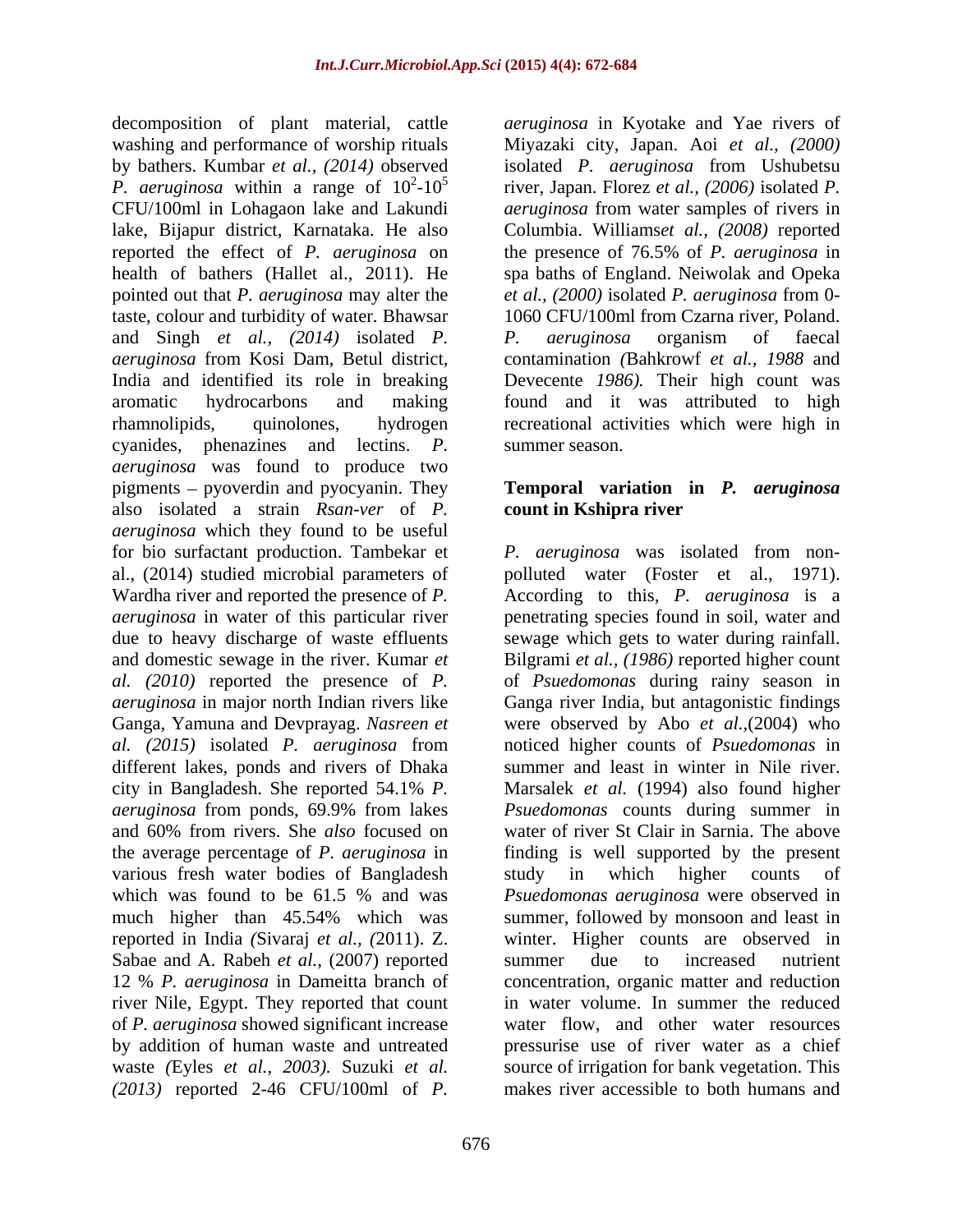*(*Castillo *et al.,2004). P. aeruginosa* is not able to use trace amount of organic carbon values of dissolved oxygen and lower values

of effluents, intense agricultural operations activities. So, a higher count of *P. aeruginosa* is reported at different studied sites of Kshipra river. Lack of proper pathogens in rivers transversing major cities in the world. Million litters of untreated Kshipra which carries high bacterial load. contamination by sewage discharge and population of Dewas and Ujjain district *P. aeruginosa* are observed at downstream of irrigation, domestic and drinking purpose. Crops irrigated by this water are consumed because of the distance of 150 km from the cities which gives rise to outbreak of water born diseases. High values of *P.aeruginosa*

animals, due to which there is a rise in faecal are obtained from Ramghat, followed by matter and the river is compounded by Mangalnath and Triveni. These increased minimum dilution and low river flow values are evident because of high for its growth and is not able to grow below Ramghat is the main bathing centre of 15ºC. *(*Vander*et al., 1988,* Kersters *et al.,* Ujjain city where many festive mass baths, *1995).* Lower counts in winter are attributed accompanied by various worship rituals like to the fact that in winter season higher flower dumping, ashes dumping etc. are of BOD and COD are observed. On the baths on different occasions which are other hand, regular rainfall flushes, faecal participated by pilgrims across the world. matter deposition from land and increased The site is demarked by presence of a Shani volume of water in river channels, there is temple and local crimnetorium. At this site maximum dilution resulting in lower counts oil leakage is observed as a result of which in monsoon. oil directly enters into the river increasing **Impact of anthropogenic on occurrence of** also the meeting point of river Khan which **P.** aeruginosa **receives** 1500 m<sup>3</sup> of textile effluents having Environmental status of Kshipra river is resulting in higher BOD and COD. At Sawer influenced by various factors like about 4000 m urbanisation, industrialisation, accumulation river. Water from here is drawn for and faecal contamination. The count of *P*. vegetables (Rao et al., 1992). Similarly at *aeruginosa* is known to increase with these Mangalnath also different worship rituals sanitation facilities in urban cities has been making activity of 100 brick kilns have citied as the main cause of high bacterial damaged the flood plains. These pollutants human sewage are discharged in the river Mangalnath sites. Kshipra village is near to The occurrence of *P.aeruginosa* is which a lower count of *Psuedomonas* is correlated with proximity of water observed over here. However, this site is anthropogenic activities*.* About 12-15 lake activities. Similarly, lower counts of depend on water of river Kshipra for Mahidpur which are attributed to self by inhabitants of these and neighbouring origin point which reduces the number and values are evident because of high anthropogenic activities and human interventions viewed at these sites (Table1). performed. Triveni also witnesses mass pollution load of the river. This study site is all poisonous textile dyes with oil and grease <sup>3</sup> sludge is added into Khan irrigation of 600 acres for growing are observed which increase nutrient concentration, organic pollution and microbial load of the river. Presence of brick enter the river and contribute to the increased pollution at Ramghat and the origin point of Kshipra river because of marked by comparatively less anthropogenic *P.aeruginosa* are observed at downstream of purification capacity of the river and also because of the distance of 150 km from the concentration of bacteria (Fig. 1 and 2).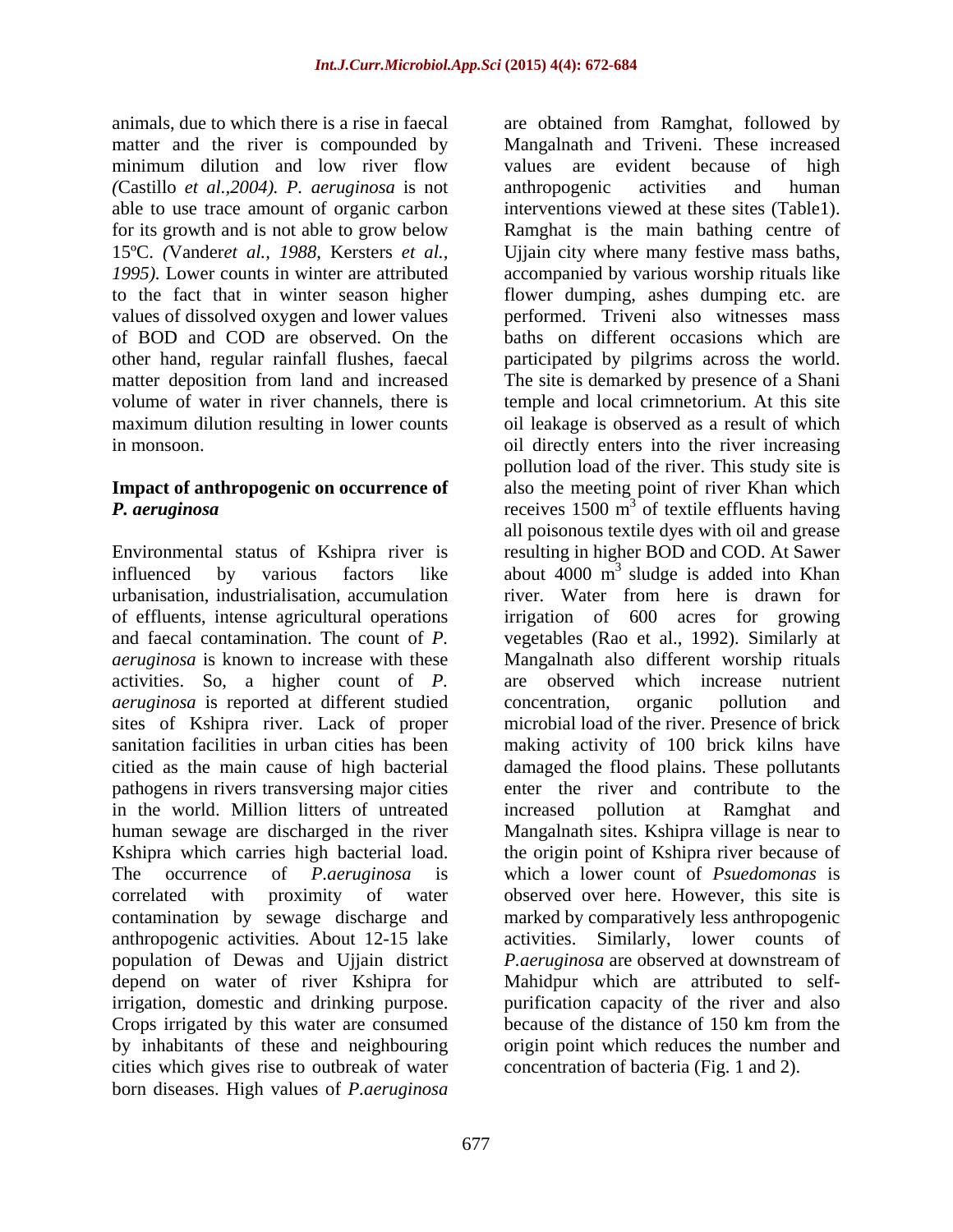# **Impact of mass bath on occurrence of** *P.*

One of the biggest source of water contamination of our holy rivers are mass patients were mostly out of those who took baths which leads to increased nutrient concentration, organic and inorganic substances in the water body along with different pathogenic microorganisms, which<br>remains constant for a longer period of time remains constant for a longer period of time Fresh water quality criteria for domestic (Table 2). Mass bath serve as a hazard for supply requires that *Psuedomonas* should water quality because when million of pilgrims enter in Kshipra or any other river Most of the portion of river Kshipra was ecosystem the settled silt, clay and sand highly polluted and was unacceptable for mixes with the surface water which public health supply, or require fairly enhances total hardness, calcium, chloride, expensive treatment before use. At some total alkalinity, and other metals present in places alongside river water is used the soil of the river. Increased values of all extensively for drinking, bathing, washing physicochemical and microbiological of fruits and vegetables, cleaning utensils parameters were observed during and after and irrigation for crops cultivated nearby mass baths which returned to normal river. This leads to an increased count of *P.*  position after a long period due to self *aeruginosa* count which is of great consents purification capacity of river. Mass bath is with the increased number of HIV patients ruining ecology of river Kshipra from a very as it causes opportunistic infections in long time. The Ujjain city hosts Mahakumbh diseased patients (Baron and Hollander, (mass bath) which greatly influences river 1993). *P. aeruginosa* is an opportunistic ecosystem of Ujjain city especially at human pathogen, because it seldom affects Ramghat. In Mahakumbh of 1992 a major healthy individuals. It often colonizes drop in DO values from 8.1 mg/ litre to 1.07 immunocompromised patients like those mg/litre were observed *(*Rao *et al., 1992).*with cystic fibrosis, cancer or AIDS The massive mass bath had its influence on (Botzenhardt et al., 1993). It is such a potent the water quality of the particular site for pathogen that it attacks two-third of about an year. The accumulation of soap critically ill hospitalized patients, this films, hair, dead skin, body oil, dirt and provokes more diseases. *P. aeruginosa* is faeces in the river create ideal conditions for responsible for 40-60% mortality rates. It bacterial survival and multiplication. causes about 90 % deaths via cystic fibrosis Shedding of skin from infected patients is and is linked to worst visual diseases (Fick, the predominant source of *P. aeruginosa* in river during mass baths. The warm and to cause cardiac, CNS, ear, eye, bone, joint, moist environment promote the growth of urinary tract, respiratory, gastrointestinal, this bacteria *(*Pollock *1990). Pseudomonas* skin, soft tissue infection. High valuesof *P.*  is found more with high swimming activities *(*Hoadley *1977).* In the present study, high cases of skin, urinary tract and eye infections are reported in people who live on the banks of river Kshipra and use water of

*aeruginosa* river for bathing regularly. The count of patients with skin problem and gastrointestinal disorders was found to increase in March after a mass bath. These bath in holy river.

## **Implications for public health**

not increase 1 CFU/100 ml.(WHO, 2001). causes about 90 % deaths via cystic fibrosis R. et al., 1993). *P. aeruginosa* is also known *aeruginosa* is known to cause skin, ear and eye problems in swimmers (Hoadley et al., 1977).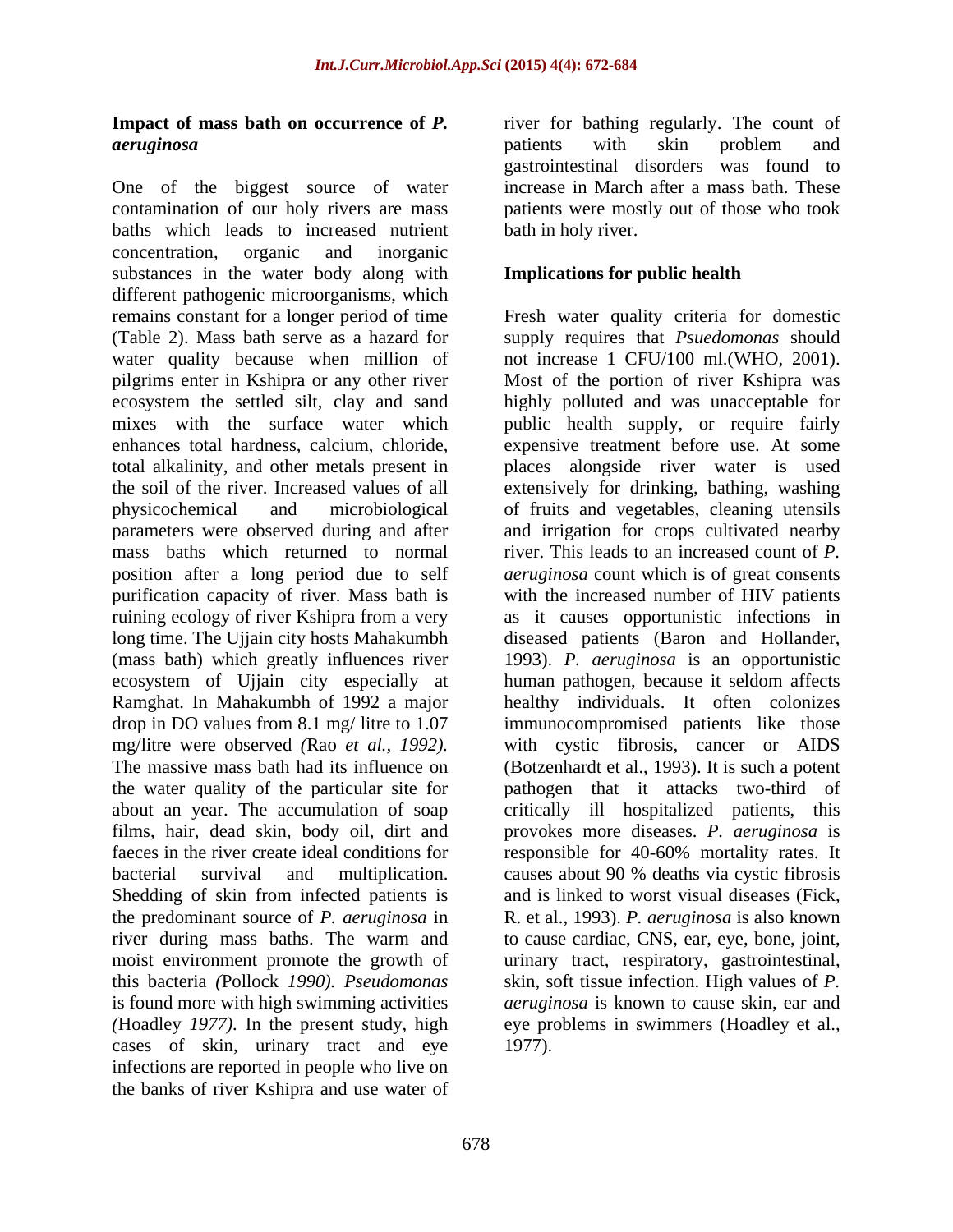In developing countries, the main source of runoff and mixing of pesticides and fertilizes river pollution is mainly via faecal with the river or tap water contributes as a contamination, discharge of untreated waste major source of water contamination. In and sewage in the water body, lack of proper such industrialised countries, the success of sanitation facilities and agricultural run off. applied control strategies is confirmed by However, in such countries lack of water small number of water- born outbreak supply, self- sustaining decentralised caused by various water born microbes approaches including point of chemical and Nevertheless, outbreaks caused by microbial solar disinfection, safe water storage and behaviour changes are indicated as reliable options to directly target most affected population and reduce water-born disease 2007). In a resource constrained country like burden through improved drinking water India, surface water is used for drinking, quality (Mintz et al., 2001). In developed countries, industrial effluents, agricultural

contamination of drinking water still result in substantial human and economic cost in these countries (Berg 2008, Risebro 'et al.' bathing, recreational and holy activities.

|               |                         |         |         | <b>Study sites</b> |                       |  |
|---------------|-------------------------|---------|---------|--------------------|-----------------------|--|
|               | <b>S.No.</b> Activities | Kshipra | Triveni | Ramghat            | Mangalnath   Mahidpur |  |
|               |                         | village |         |                    |                       |  |
| 1.            | Mass bathing            |         |         |                    |                       |  |
| Z.            | Flower dumping          |         |         |                    |                       |  |
|               | Coconut dumping         |         |         |                    |                       |  |
|               | Other rituals           |         |         |                    |                       |  |
| 5.            | Oil leakage             |         |         |                    |                       |  |
| 6.            | Ashes of dead           |         |         |                    |                       |  |
|               | bodies                  |         |         |                    |                       |  |
| 7.            | Presence<br>of $  +$    |         |         |                    |                       |  |
|               | crimnetorium            |         |         |                    |                       |  |
| $\boxed{8}$ . | Domestic waste +        |         |         |                    |                       |  |
|               | water disposal          |         |         |                    |                       |  |
| 9.            | with<br>Tributary       |         | $+$     | $\sim$             |                       |  |
|               | industrial<br>and       |         |         |                    |                       |  |
|               | domestic waste          |         |         |                    |                       |  |
|               | (Khan river)            |         |         |                    |                       |  |
| 10.           | Agricultural            |         |         |                    |                       |  |
|               | runoff                  |         |         |                    |                       |  |
| 11.           | Boating                 |         |         |                    |                       |  |

**Table.1** Anthropogenic activities observed at Kshipra river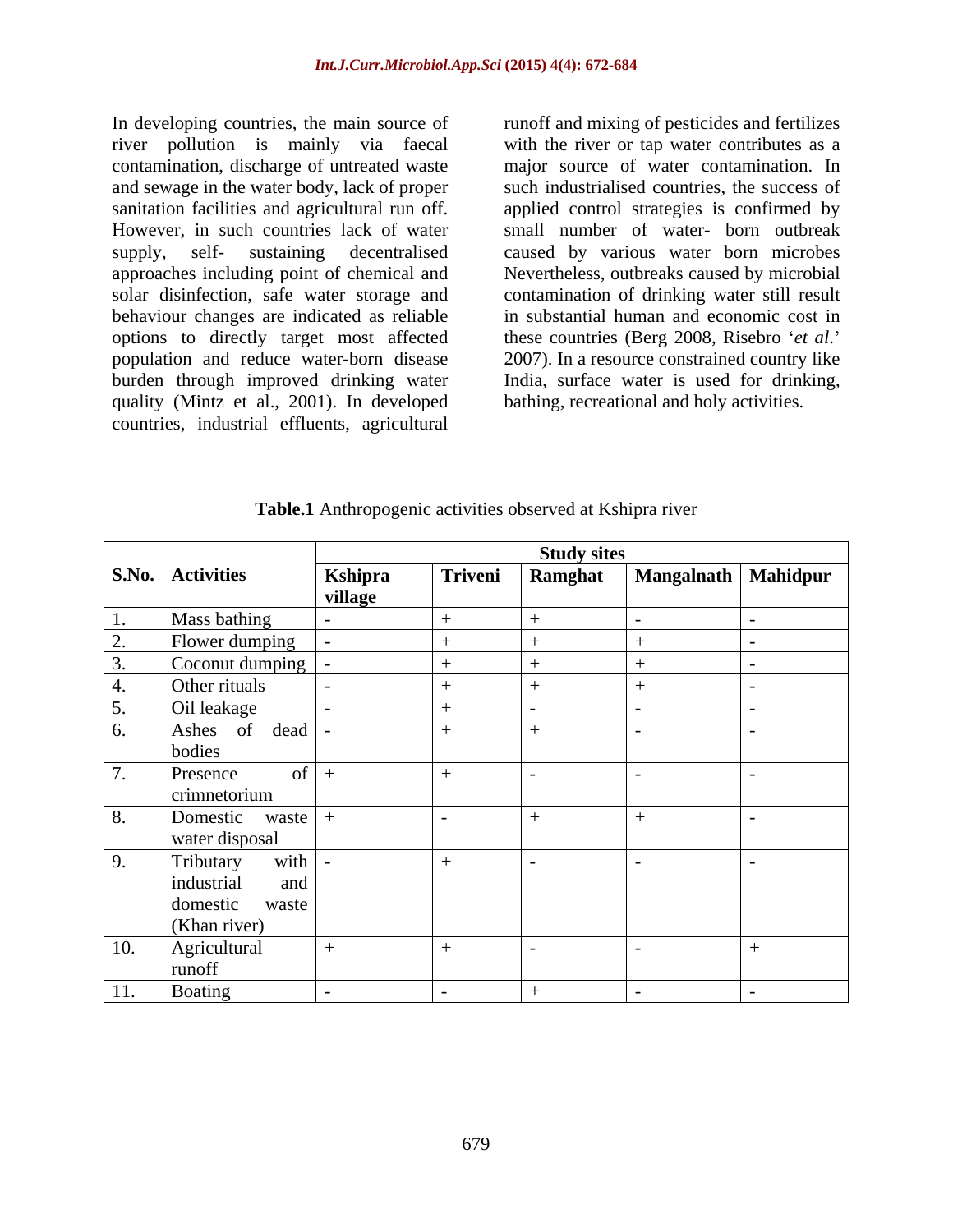| Table.2<br>a during mass bath (Shanivari<br>$\overline{\phantom{a}}$ of P<br>Amavasva<br>* dav<br>. $a$ eruginosa $\sim$<br>of ful<br>- †1rst<br>ccurrence<br>. |  |
|-----------------------------------------------------------------------------------------------------------------------------------------------------------------|--|
| $\cdots$<br>of Kshipra river<br>moon<br>n falling on<br>Triver<br>aturda<br>ı studv<br>-site ∩t<br>$\mathbf{1}$ at                                              |  |

| Mass Bath date   Pre                |      | During    |      |                    |      |      | After Dip |                                                                          |    |                    |                                        |
|-------------------------------------|------|-----------|------|--------------------|------|------|-----------|--------------------------------------------------------------------------|----|--------------------|----------------------------------------|
| $1/3/2014 \rightarrow$              | Dip  | Dip       |      |                    |      |      |           |                                                                          |    |                    |                                        |
|                                     | 28   | 1 Mar.    |      |                    |      |      |           |                                                                          |    |                    | 10                                     |
|                                     | Feb. |           |      | Mar.   Mar.   Mar. |      | Mar. |           | Mar. Mar.                                                                |    | Mar.   Mar.   Mar. |                                        |
| P. aeruginosa                       | 66   | 108       | 129  | 127                | 125  | 82   | 86        | 76                                                                       | 70 | 74                 | 70                                     |
| count X $10^3$                      |      |           |      |                    |      |      |           |                                                                          |    |                    |                                        |
| $CFU/100$ ml                        |      |           |      |                    |      |      |           |                                                                          |    |                    |                                        |
| Mass Bath date   Pre                |      | During    |      |                    |      |      | After Dip |                                                                          |    |                    |                                        |
| $26/7/2014 \rightarrow$             | Dip  | Dip       |      |                    |      |      |           |                                                                          |    |                    |                                        |
|                                     | 25   | 26 Jul.   | 27   | 28                 |      |      |           |                                                                          |    |                    |                                        |
|                                     | Jul. |           | Jul. | Jul.               | Jul. | Jul. | Jul.      |                                                                          |    |                    | Aug.   Aug.   Aug.   Aug.              |
| P. aeruginosa                       | 54   | 86        | 107  | 112                | 110  | 113  | 102       | 80                                                                       | 61 | 52                 | 49                                     |
| count X $10^3$                      |      |           |      |                    |      |      |           |                                                                          |    |                    |                                        |
| $CFU/100$ ml                        |      |           |      |                    |      |      |           |                                                                          |    |                    |                                        |
| Mass Bath date   Pre                |      | During    |      |                    |      |      | After Dip |                                                                          |    |                    |                                        |
| $ 21/11/2014 \rightarrow  Dip $ Dip |      |           |      |                    |      |      |           |                                                                          |    |                    |                                        |
|                                     |      | 22        | 23   | 24                 |      |      |           | 28                                                                       | 29 | 30                 |                                        |
|                                     |      | Nov. Nov. | Nov. |                    |      |      |           | $\vert$ Nov. $\vert$ Nov. $\vert$ Nov. $\vert$ Nov. $\vert$ Nov. $\vert$ |    |                    | $\vert$ Nov. $\vert$ Nov. $\vert$ Dec. |
| P. aeruginosa                       | 29   | 45        | 59   | 63                 | 52   | 44   | 41        | 38                                                                       | 30 | 28                 | 25                                     |
| count X $10^3$                      |      |           |      |                    |      |      |           |                                                                          |    |                    |                                        |
| $CFU/100$ ml                        |      |           |      |                    |      |      |           |                                                                          |    |                    |                                        |

 **Fig.1** Percentage Composition of *P. aeruginosa* in different study sites of Kshipra river

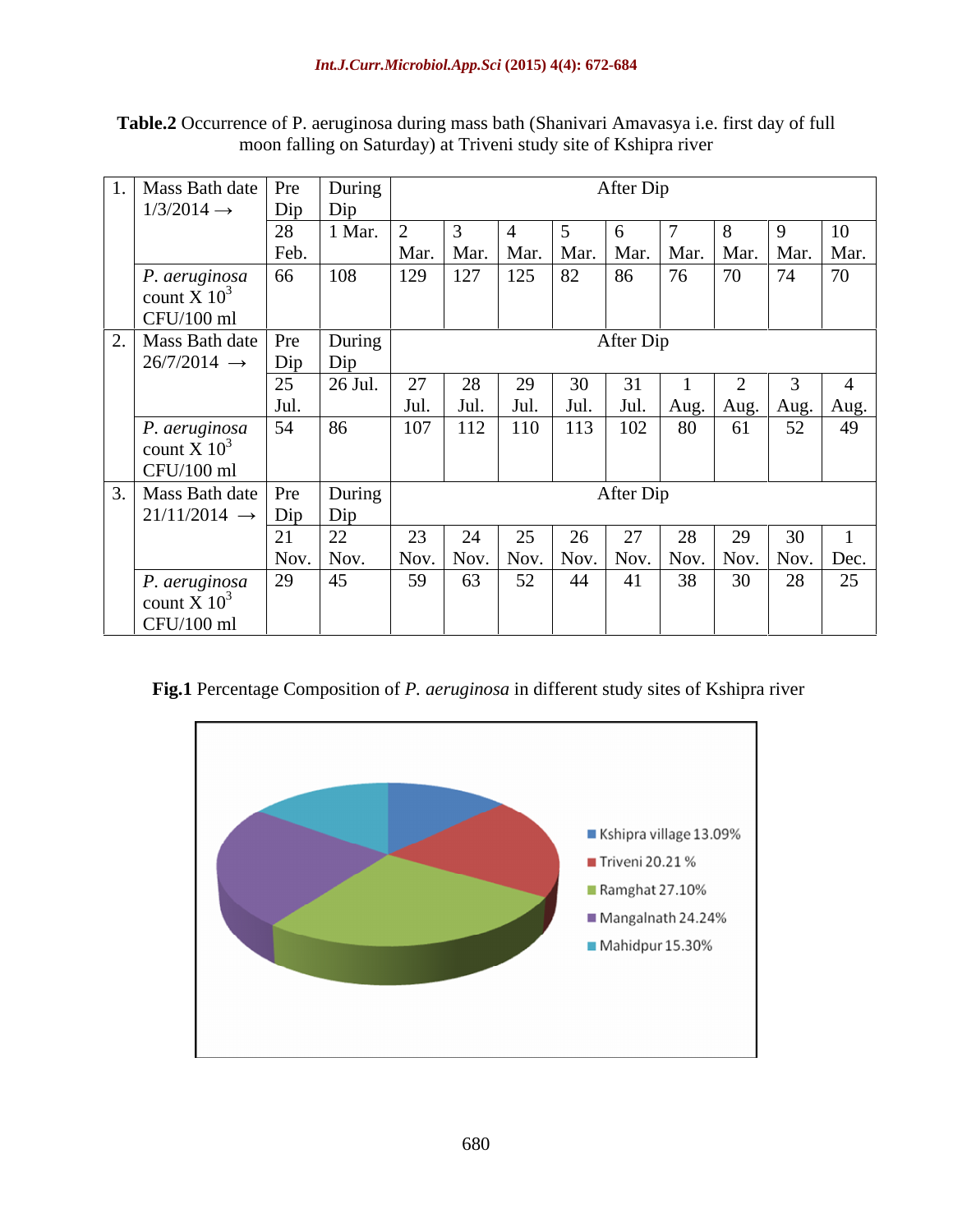

**Fig.2** Monthly Variations on *P.aeruginosa* count (count x103 CFU/100ml) at different study sites of Kshipra river

However, factors like sewage and waste of pollution is different from water bodies discharge, industrial effluents, agricultural runoff contribute to increase the level of pollution of Indian river system is the without proper treatment can lead to various health hazards. The counts were interventions. Maximum counts were

River Kshipra hosts the Mahakumbh mela which is a religious festival organized in every twelve years attracting millions of<br>tourists and devotees from all around the world to take bath in this sacred river, this gives rise to massive mass baths further status of Goddess in Hindu mythology so dumping of body ashes and statues of Lord Ganesha is an evident act observed at the banks of this river. These activities certify that in holy rivers of India mode and nature

across the world.

pollution in Indian river, but another factor The high levels of *P.aeruginosa* are which is a very important reason for recorded in the study as well as the presence occurrence of religious festivals conducted receives faecal contaminates on continuous on the banks of major Indian holy rivers like basis. The river is highly impacted by Ganga, Yamuna, Godhavari, Kshipra etc. religious rituals, domestic, drinking and The river water gets flooded with many irrigation activities. However, highest count worship rituals and this water if used of *P.aeruginosa* is observed at Ramghat of pathogens in the river shows that it which is a site with highest human interventions. Maximum counts were reported in summer due to high nutrient concentration.

tourists and devotees from all around the increase for during and after mass baths. The depleting water quality. River Khipra enjoys domestic or agricultural uses may be The count of *P. aeruginosa* was known to increase for during and after mass baths. The implications of these finding are that people who are dependent on the river water for exposed to public health risk. This risk can be reduced by minimising the discharge of both liquid and solid waste into water channels.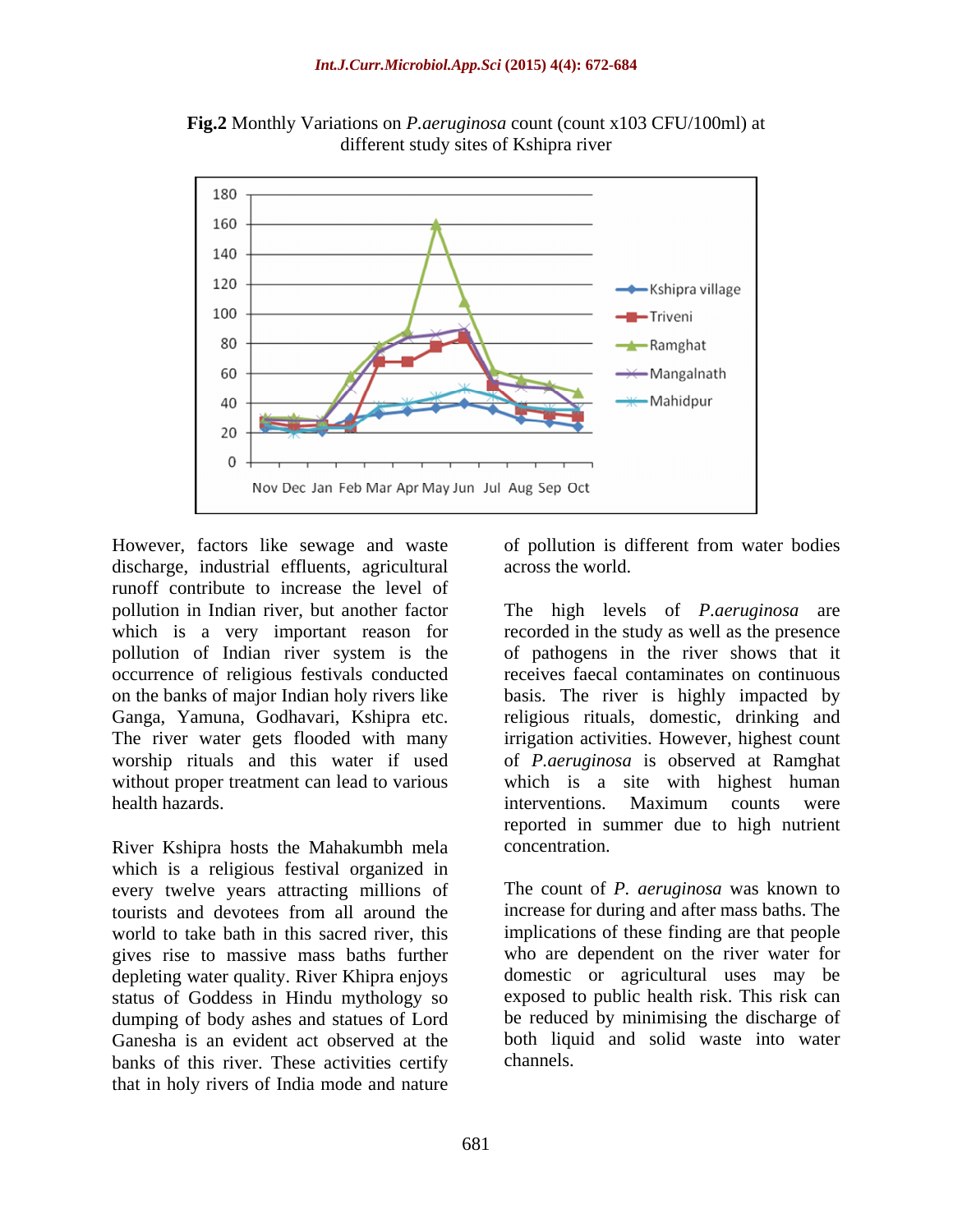Another essential requirement for reducing salinity. Letters in Applied *P. aeruginosa* count in the river is that performance of worship rituals on banks of Baron, AD., Hollander, H. 1993. the river should be minimized, rather *Pseudomonas aeruginosa* awareness among people should be evoked and some eco-friendly methods should be immunodeficiency virus disease, introduced in a way that emotions of the pilgrims do not get hurt and at the same time Berg, R. 2008. The Ala Mosa *Salmonella* water quality is also safe guarded. Certain other steps like maintain water volume, maintain at least minimum flow rates,  $11(2):54-58$ . preventing addition of factory, industrial effluents and domestic waste discharge, Madhulika. 2014. Isolation and providing river water use for irrigation, Characterization of *Pseudomonas* industrial and religious purpose, *aeruginosa* from waste Sovabean oil construction of research and development wing, creation of river protection force and conduction of regular water monitoring programs. These would aid to maintain water quality status of this pure and holy river. Bilgrami, K.S., Bhowmick BN. and Singh

Authors are thankful to Prof. M.S. Parihar, Biotechnology, Vikram University, Ujjain Ecology and epidemiology of (M.P.) for providing necessary research and *Pseudomonas aeruginosa*. laboratory facilities to complete this work.

- Abo, M.H. 2004. Environmental Studies on river Nile at Damietta branch region, Egypt. *Journal of Egyptian Academic*
- Aoi, Yoh., Nakata, Hidehiko. and Kida, Ushubetsu river in Hokkaido, Japan.
- Bahkrouf, A.,Gauthier, MJ., Jeddi, M., water before and after adaptation to

salinity. *Letters in Applied Microbiology* 7:59.

- Baron, AD., Hollander, H. 1993. *Pseudomonas aeruginosa* bronchopulmonary infections in late immunodeficiency virus disease, *Am.Rev.Resp.Dis.* 148:992-996.
- outbreak: A gumshoe investigation. *Journal of Environmental Health.* 11(2):54-58.
- Bhawsar Niharika Amrute and Singh, Madhulika. 2014. Isolation and Characterization of *Pseudomonas aeruginosa* from waste Soyabean oil biosulfactant which enhances biodegradation of industrial waste with special reference to Kosmi Dam, Betul district (M.P.). *Int. Jourl. of ADV. Research.* 6: 778-783.
- **Acknowledgements** on bacterial population of river Ganga. A.K. 1986. Impact of Abiotic factors Proc. *Indian natn. Sci. Acad.* 52(4): 509-514.
- Prof. and Head S.S. in Zoology and Botzenhardt, K. and Doring, G. 1993. Ecology and epidemiology of *Pseudomonas aeruginosa. Pseudomonas aeruginosa* as an opportunistic pathogen". PP. 1-7.
- **References** Castillo, MA., Allan, JD., Sinsabaugh, RL., *Society for Environmental* Kling, GW. 2004. Seasonal and interannual variations of bacterial production in lowland rivers of Orinoco basin. *Freshw. Biol*. 49: 1400- 1414.
	- *Development* 5(2):85-105. Collins, R., Elliott, S., Adams, R. 2005. Hiroshi. 2000. Isolation of bacteria to a headwater postoral *Pseudomonas aeruginosa* from stream. *J. Appl. Microbiol*. 99:126- Overland flow delivery of faecal 132.
	- 200. Jpn. *J.Vet. Res.* 48(1):29-34. Devicente, A., Borrego, J., Arrabal, F., Boudal, A. 1988. Starvation survival of selective media for enumeration of of *Pseudomonas aeruginosa* in sea Romero, P. 1986. Comparative study *Pseudomonas aeruginosa* from water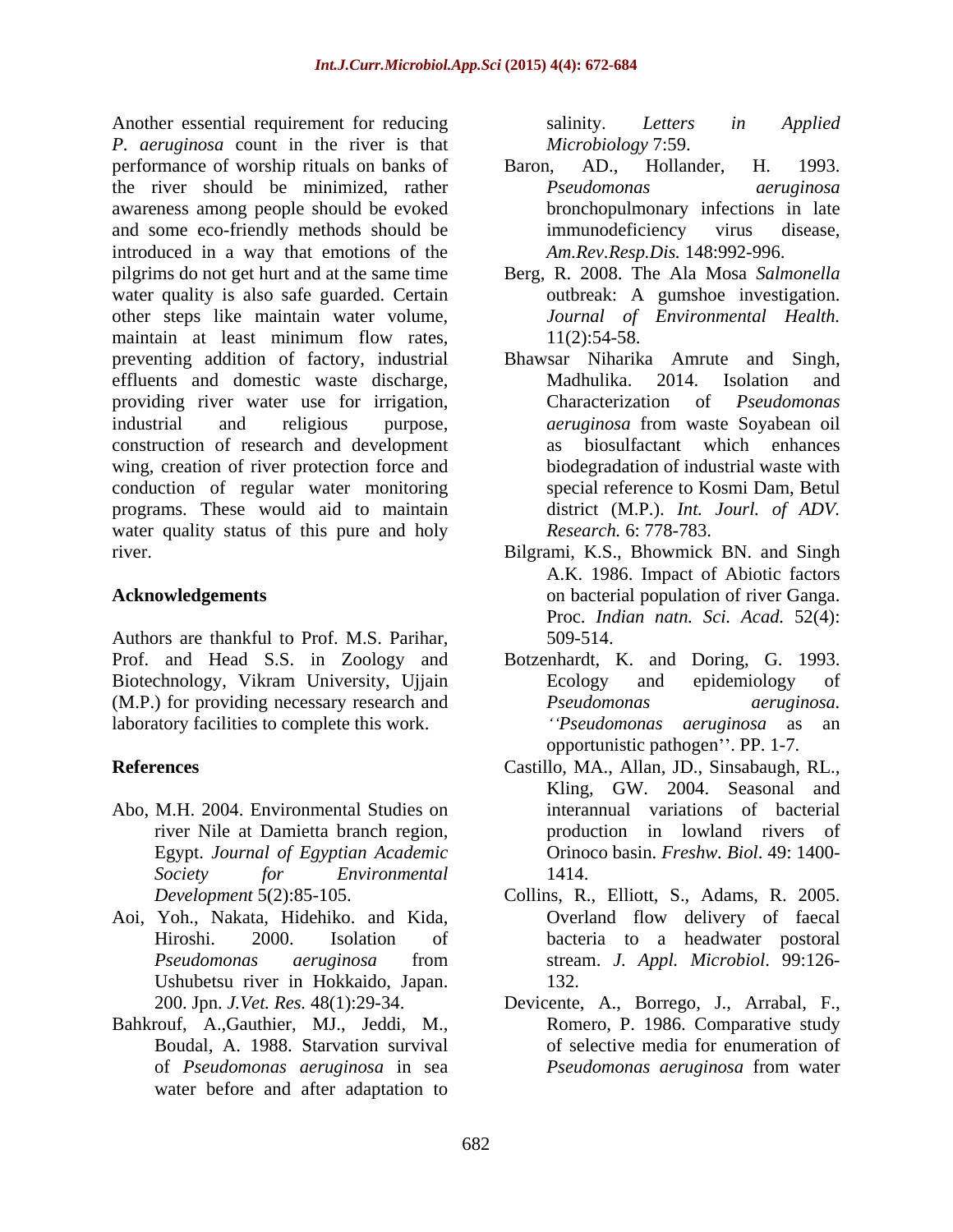- Eyles R., Niyogi, D., Townsend, C., Benwell, G., Weinsteen, P. 2003. river, New Zealand. *J. Environ. Qual*. 32:1820-1828.
- Fick, R. 1993. *Pseudomonas aeruginosa*-
- Florez-Vives, Martha and Garnica, Diana.
- water quality standards. *Jour. Water*
- Franzetti, L. and Scarpellin, M. 2007.
- Hall, Nancy., Cathy, Lord., John, Kempf., Carrie, Leveck., Cindy, Rieflin. and
- Hoadley, A.W. 1977. Potential health Dutka. ASTM, Philadelphia PP80-114.
- Janam, Ram., Gulati, K., Anil. and Nath, Southeast *Asian Trof Med Public*
- by membrane filtration technique. Kersters, I., Van Vooren, L., Hwys, G., *Appl. Environ. Microbiol.* 51:832. Janssen, P., Kersters, K., Verstraete, Spatial and temporal patterns of of *Aeromonas* species and hygienic Campylobacter contamination indicator organisms in drinking water underlying public health risk in Taieri production plants. *Microb.* E.col. W. 1995. Influence of temperature and process technology on the occurrence production plants. *Microb. E.col*. 30:203.
- the Microbial Hyena and its role in disease: An introduction *Pseudomonas*  bacteriological study of water from *aeruginosa.* The opportunist. PP. 1-6. The river of Uttarakhand. *J Hum E col.* Kumar, Ashok, Bisht, B.S., Joshi, V.D., Singh, A.K., and Jalwar, Amitabh. 2010. Physical, chemical and river of Uttarakhand. *J Hum E col.* 32(3):169-173.
- 2006. Camparison of Virulence Kumbar, M.I., Pujari, K.G., Yadawe, M.S., between clinical and environmental Hiremath, S.C., Piyar, A.S., Hiremath, *Pseudomonas aeruginosa* isolates. *International Microbiology* 9:247-252. Physicochemical and Bacteriological Foster, DH., Hanos, N.B., Lord, S.M. 1971. Study of lake water. *Int.* A critical examination of bathing *interdisciplinary research Journ*. D.M., Pujari, U.S. 2014. study of lake water. *Int. interdisciplinary research Journ.* 1:163-167.
	- *Pollut. Control Fed.* 43:2229. Lederberg, Joshua. 2000. *Pseudomonas.*  Charcterization of *Pseudomonas*  Edition. Volume 3. San Diego, PP. species isolated from floods. *Annals of* Encyclopedia of Microbiology, Second 876-891.
	- *Microbiology*. 57(1):39-47. Markosova, R., Jezek, J., 1994. Indicator Karen. owens state Hygienic bacteria and limnological parameters in fish ponds. *Water Res.* 12:2477- 2485.
	- Laboratory, University of lowa Marsalek, J., Dutka, B.J., Tsanis, I.K. 1994. Research Park, Lowa City, IA. 2011. Urban impacts on microbiological PP. 522-542. pollution of St. Clair river in Sarnia, Ontario. *Wat. Sci. Tech.* 30:177.
	- hazards associated with *Pseudomonas*  Mintz, E., Bartram, Iochery., P. and Wegelin *aeruginosa* in water. (In): Bacterial M. 2001. Not just a drop in the bucket indicators/ Health Hazards associated expanding access to point of use water with water. Ed. By A.W. Hoadley B.J. treatment system. *American Journal of public health.* 91:1565-1570.
	- Gopal. 2011. Antibiogram and Geno M.A. and Ansaruzzaman Md. 2015. typing of *Pseudomonas aeruginosa* Prevalence and resistance pattern of isolated from human, animal, plant, *Pseudomonas aeruginosa* isolated water and soil sources in North India. The from surface water. Advances in Nasreen, Marufa., Sarker, Animesh., Malek, M.A. and Ansaruzzaman Md. 2015. *Pseudomonas aeruginosa* isolated from surface water. *Advances in Microbiology* 5: 74-81.
	- *Health* 42(6):1477-1488. Niewolak, S. and Opieka A. 2000. Potentially **Propertially** pathogenic